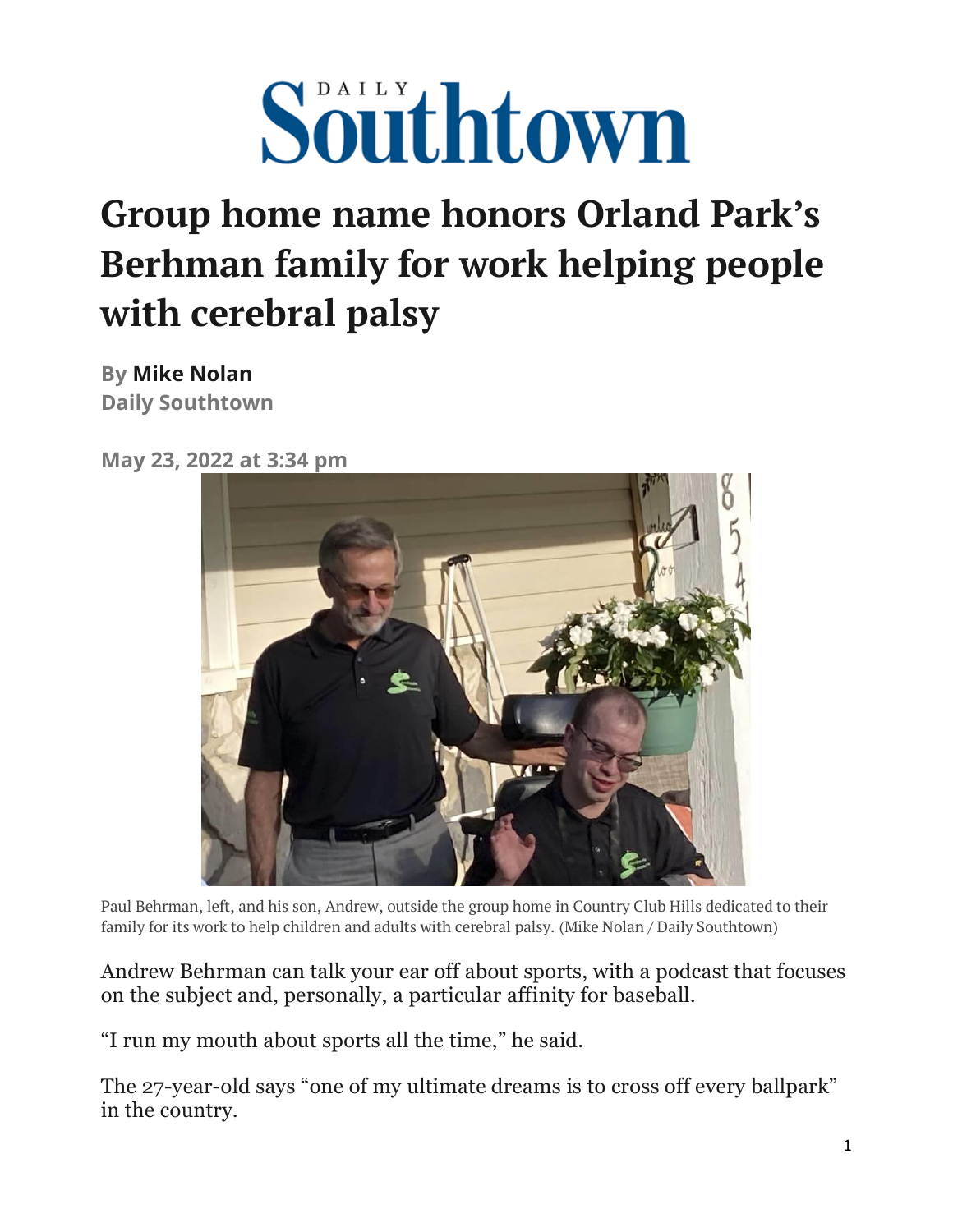So far he's visited 13, including Chicago's two major league parks, and hopes to visit the home of the Minnesota Twins this summer with perhaps a stop on the way back home to Iowa's Field of Dreams.

For his family, dad Paul Behrman and wife, Gail, the idea a few years ago of their son living on his own was itself just a dream.

Andrew was diagnosed before he was 2 years old with cerebral palsy and relies on a motorized wheelchair to get around. The Orland Park family bought a home in Palos Heights that was refurbished and, in 2019, Andrew moved in with two roommates.

The family for years has volunteered its time and raised funds for an organization whose mission is to help people such as their son, and the Behrmans were recently honored with the naming of a similar group home, in Country Club Hills.



A plaque affixed to a group home in Country Club Hills dedicated to the Behrman family of Orland Park for its work supporting an organization that helps children and adults with cerebral palsy. (Mike Nolan / Daily Southtown)

Paul Behrman previously served on the board of directors of United Cerebral Palsy Association of Greater Chicago and helped oversee its 2013 merger with Seguin Services. He now works for UCP Seguin as vice president of strategy, working to streamline business processes in areas such as human resources.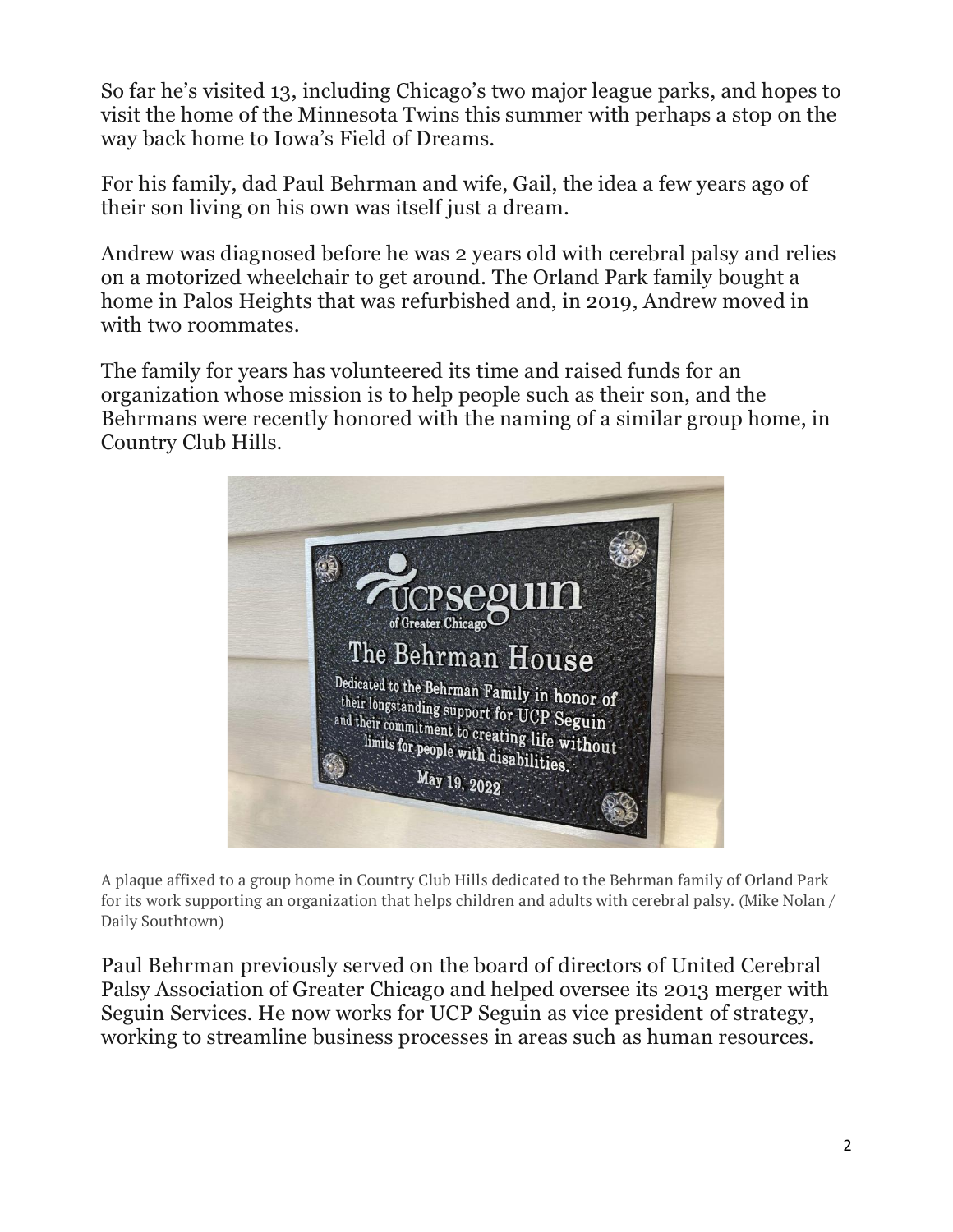He retired from J.P. Morgan Chase in 2017 after 39 years in the banking industry, first working for J.P. Morgan's predecessor, 1st National Bank of Chicago, in systems and business analysis.

During his time on the board of UCP of Greater Chicago, Behrman helped in developing Infinitec, a Tinley Park organization that refurbishes donated computers for use in schools for special needs students and creates online educational videos that help train those who teach special needs students. It also provides digital versions of textbooks for use in schools by students with disabilities.

"Many schools only meet minimum standards in terms of accessible technologies for their students," Behrman said. "For Andrew, assistive technology like laptops and iPads have proved extremely helpful, but they aren't always provided in schools for kids with physical disabilities."

Today, UCP Seguin, based in Cicero, operates 79 group homes in the Chicago area, including the one in Country Club Hills that bears a plaque identifying it as "The Behrman House."



A group home in Country Club Hills has been dedicated in the name of the Behrman family of Orland Park for its work supporting an organization that helps children and adults with cerebral palsy. (Mike Nolan / Daily Southtown)

"We're humbled to receive this honor," Paul Behrman said at the dedication ceremony.